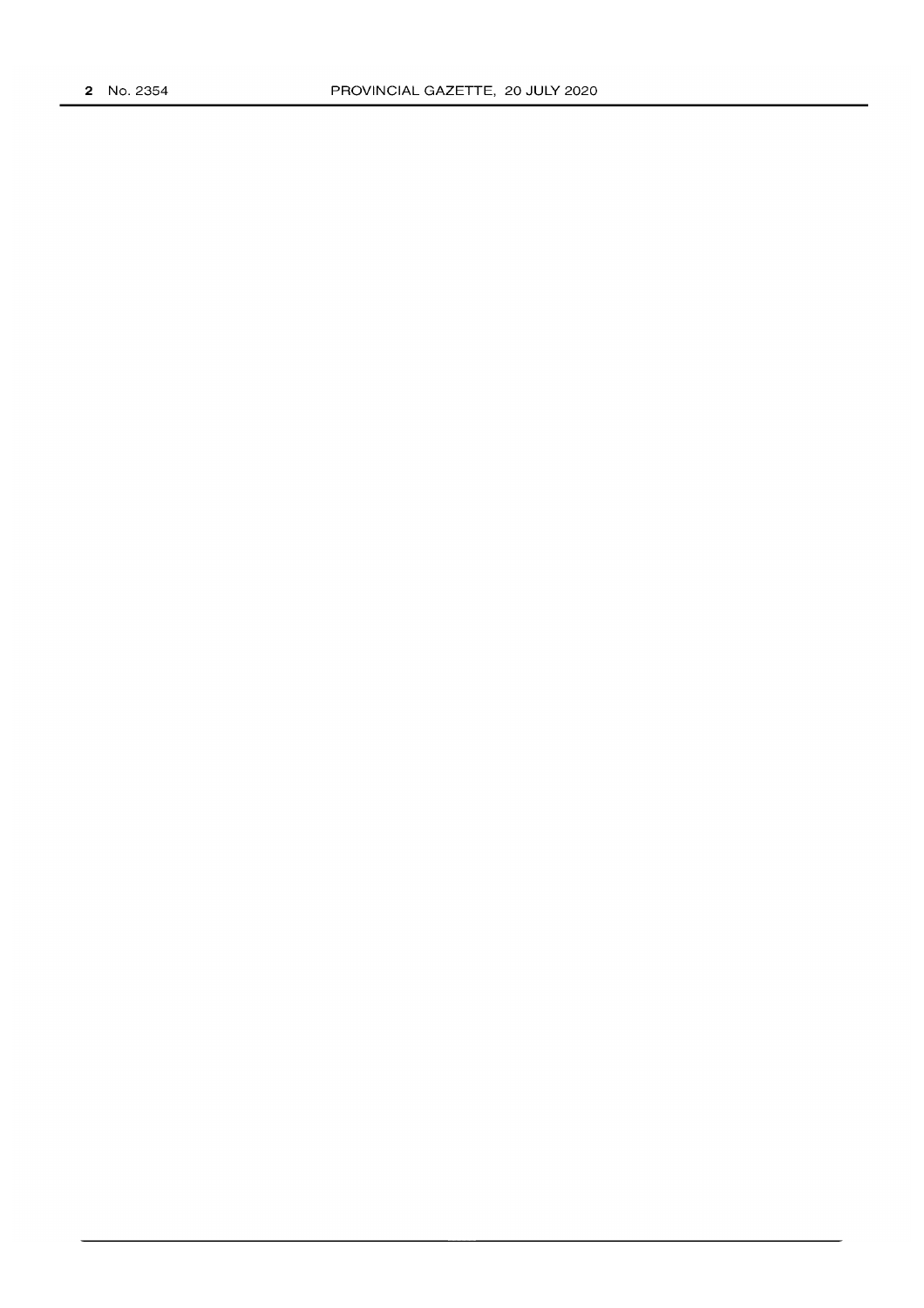# **CONTENTS**

|                |                                                                                                       | Gazette<br>No. | Page<br>No. |
|----------------|-------------------------------------------------------------------------------------------------------|----------------|-------------|
|                | <b>GENERAL NOTICES • ALGEMENE KENNISGEWINGS</b>                                                       |                |             |
| 66             | Gamagara Municipality Spatial Planning and Land Use Management By-law: Erf 3601 (portion of Erf 985), | 2354           | 14          |
| 66             | Gamagara Munisipaliteit Spatial Planning Land Use Management By-law: Erf 3601 (gedeelte van Erf 985), | 2354           | 14          |
|                | <b>MUNICIPAL NOTICES • MUNISIPALE KENNISGEWINGS</b>                                                   |                |             |
| 13<br>13<br>14 | Spatial Planning and Land Use Management Act (16/2013): Gamagara Local Municipality: Notice of draft  | 2354<br>2354   | 15<br>15    |
|                |                                                                                                       | 2354           | 16          |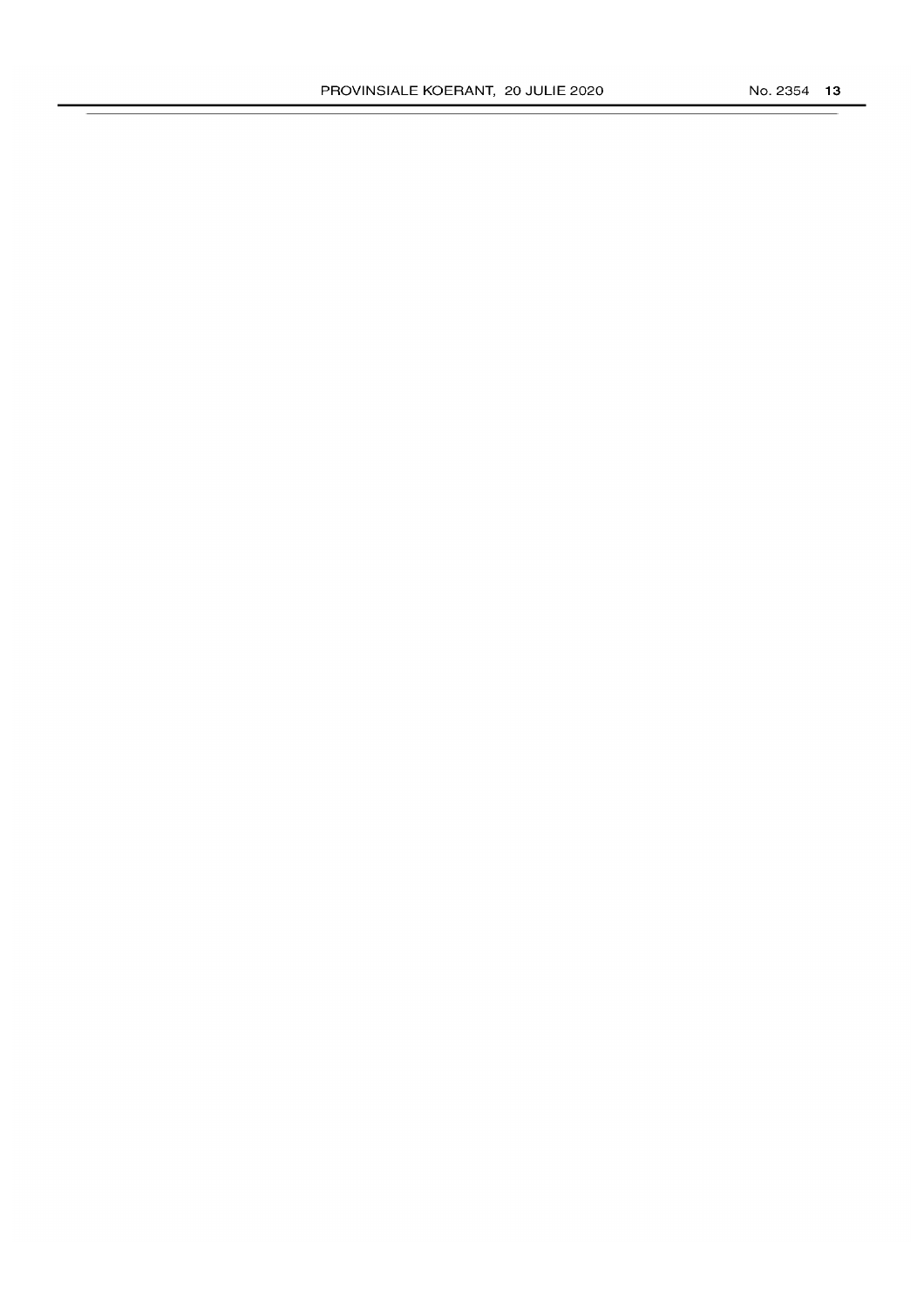# GENERAL NOTICES • ALGEMENE KENNISGEWINGS

# NOTICE 66 OF 2020

# GAMAGARA MUNICIPAL TY

#### Spatial Planning and Land Use Management By-Law

Land description: Erf 3601 (portion of Erf 985), Kathu located in Kathu Town Extension 1, Gamagara Municipality, Kuruman Division, Northern Cape Province.

Physical address: Corner of Frikkie Meyer Road and Karee Avenue Intersection, Kathu, Northern Cape Province.

Zoning: Business Zone I and Residential Zone III.

Owner: Trackstar Trading 20 (Pty.) Ltd. Applicant: Macroplan (Represented by Jani Bruwer).

Nature of application: Removal of restrictive title deed conditions as enumerated in T5587/2005 - P. 3, §B. 4. (a), (b) (i), (ii), (c) & (d).

Intent: To acquire the needed land use rights in order to accommodate the development and operation of a Service Station on the proposed Portion A (Business Zone I).

A copy of the application and supporting documentation is available for viewing during office hours (Monday to Thursday from 7:30 to 16:30 and Friday from 7:30 to 15:00) at Gamagara Local Municipality, Kathu, Civic Centre, Cnr. Hendrick van Eck & Frikkie Meyer, Strategic Services Directorate, Town Planning Section, Office 19 and 20. The sharing of the application in digital format can also be requested and shared via e-mail.

Members of the public are invited to address and submit written comments, objections, or representations, together with the reasons to Ms Ntsieleni Nkhanedzeni (Tel: 053 723 6000; E-mail: ntsielenin@gamagara.co.za) at the above-mentioned address, on or before WEDNESDAY, 19 AUGUST 2020.

Any person who cannot write may during office hours come to the above mentioned address where Ms Ntsieleni Nkhanedzeni will assist by transcribing their objections, comments or representations.

> KLESERWANE WAARNEMENDE MUNISIPALE BESTUURDER/ACTING MUNICIPAL MANAGER Burgersentrum/Civic Centre, Posbus/P.O. Box 1001, KATHU, 8446 20 July 2020

#### KENNISGEWING 66 VAN 2020

# MUNISIPALITEIT GAMAGARA

### Spatial Planning and Land Use Management By-Law

Grondbeskrywing: Erf 3601 (gedeelte van Erf 985), Kathu, geleë in die Kathu Dorpsuitbreiding 1, Munisipaliteit Gamagara, Afdeling Kuruman, Provinsie Noord-Kaap

Fisiese adres: Hoek van Frikkie Meyerweg en Kareelaan-kruising, Kathu, Noord-Kaap Provinsie Sonering: Sakesone I en Residensiële sone III

Eienaar: Trackstar Trading 20 (pty.) Ltd.

Aansoeker: Macroplan (Verteenwoordig deur Jani Bruwer)

Aard van aansoek: Opheffing van beperkende titel voorwaardes soos vervat inT5587/2005 - Bl. 3, §B. 4. (a), (b) (i), (ii), (c) & (d).

Intent: To acquire the needed land use rights in order to accommodate the development and operation of a Service Station on the proposed Portion A (Business Zone I).

'n Afskrif van die aansoek en stawende dokumentasie is gedurende kantoorure (Maandag tot Donderdag van 7:30 tot 16:30 en Vrydag van 7:30 tot 15:00) by Gamagara Plaaslike Munisipaliteit, Kathu, Burgersentrum, Cnr. Hendrick van Eck & Frikkie Meyer, Direktoraat Strategiese Dienste, Stadsbeplanningsafdeling, Kantoor 19 en 20. Die digitale kopie van die aansoek kan ook per e-pos aangevra en aan u verskaf word.

Lede van die publiek word genooi om voor of op WOENSDAG, 19 AUGUSTUS 2020 skriftelike kommentaar, besware of vertoe te rig en voor te Ie, tesame met die redes aan Me Ntsieleni Nkhanedzeni (Tel: 053 723 6000; E-pos: ntsielenin@gamagara.co.za) by bogenoemde adres.

Enige persoon wat nie kan skryf nie, kan gedurende kantoorure na bogenoemde adres kom waar Me Ntsieleni Nkhanedzeni sal help om hul besware, kommentaar of vertoë te transkribeer.

> KLESERWANE WAARNEMENDE MUNISIPALE BESTUURDER/ACTING MUNICIPAL MANAGER Burgersentrum/Civic Centre, Posbus/P.O. Box 1001, KATHU, 8446 20 Julie 2020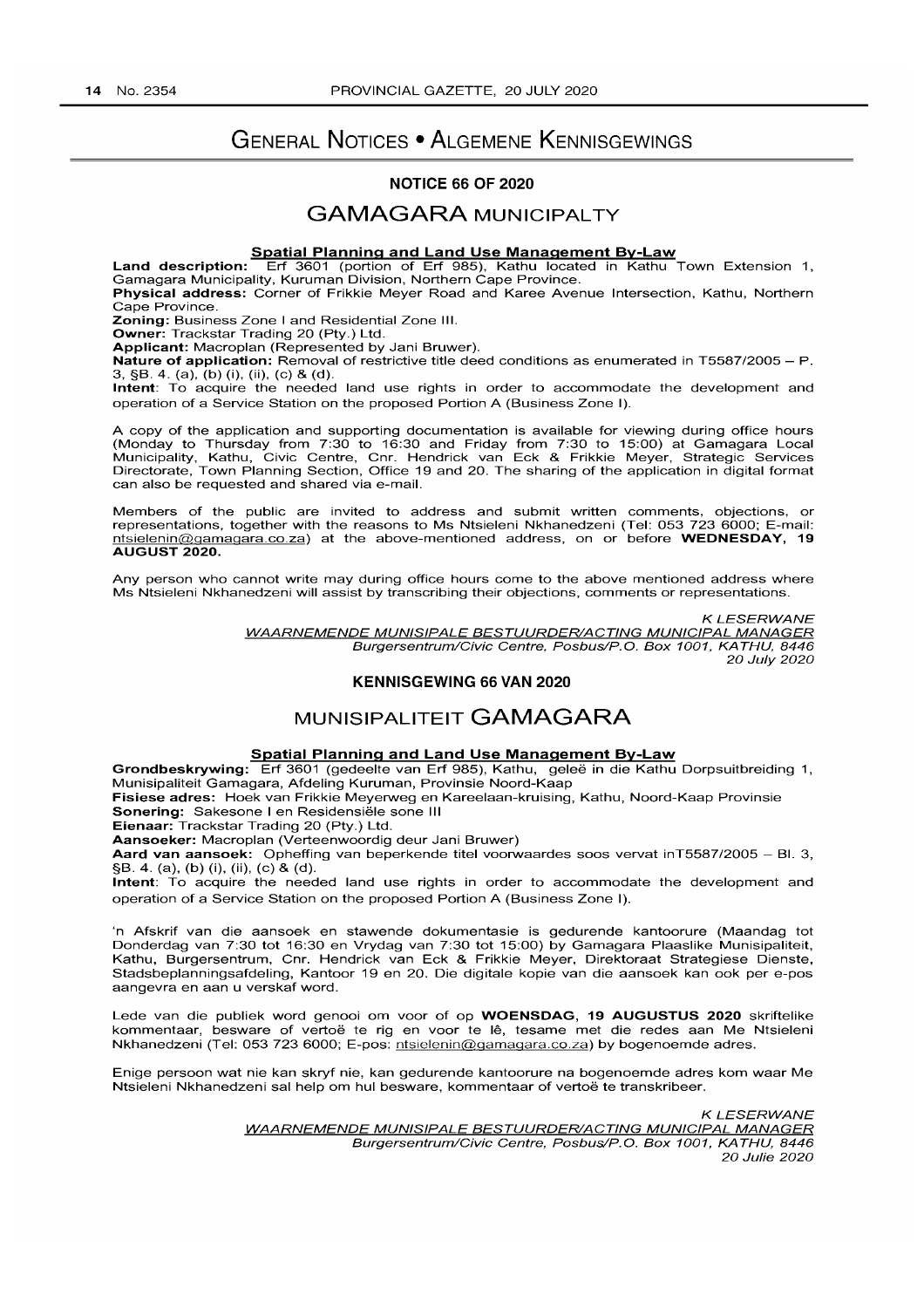# MUNICIPAL NOTICES • MUNISIPALE KENNISGEWINGS

# MUNICIPAL NOTICE 13 OF 2020

### GA-SEGONYANA LOCAL MUNICIPALITY

#### Spatial Planning and Land Use Management Act (Act 16 of 2013)

#### Removal of Restrictions

Nature of application: Removal of Restrictive Conditions held by T1847/1995 Sections C.(a),(b),(c) en (d) in accordance to Section 17 of the Municipality Land Use Management By-Law, 2015, to lawfully accommodate a guesthouse for Erf 1142, Kuruman.

Full particulars of the application can be obtained from the Municipal Manager, Telephone 053-712 9300 during normal office hours. Objections, if any, against the application must be lodged in writing with full reasons therefore to the Municipal Manager on or before 30 July 2020. Any person with objections, who is unable to write, may report to the office of the Municipal Manager in Kuruman who will put such a person's objections in writing.

## MUNICIPAL MANAGER

Private Bag X1522, Kuruman, 8460

13-20

## MUNISIPALE KENNISGEWING 13 VAN 2020

#### MUNISIPALITEIT GA-SEGONYANA

#### Ruimtelike Beplanning en Grondgebruikbestuur Wet (Wet 16 van 2013)

#### Opheffing van beperkende voorwaardes

Aard van aansoek: Opheffing van beperkende titelvoorwaardes soos uiteengesit in Titel Akte T1847/1995, Afdelings C.(a),(b),(c) en (d) om die grondgebruikregte te bekom ten einde 'n gastehuis op Erf 1142, Kuruman te bedryf.

Volledige besonderhede aangaande hierdie aansoek is gedurende kantoorure verkrygbaar by die Munisipaliteit van Ga-Segonyana, Telefoon 053-712 9300. Besware, indien enige, teen die aansoek moet skriftelik tesame met redes daarvoor by die Munisipale Bestuurder ingedien word voor of op 30 Julie 2020. Indien enige persoon wat kommentaar lewer/vertoë wil rig en nie kan skryf nie, kan sodanige persoon by die kantoor van die Munisipale Bestuurder te Kuruman aanmeld, waar sodanige persoon se kommentaar/vertoe op skrif gestel sal word.

# MUNISIPALE BESTUURDER

Privaatsak X1522, Kuruman, 8460

13-20